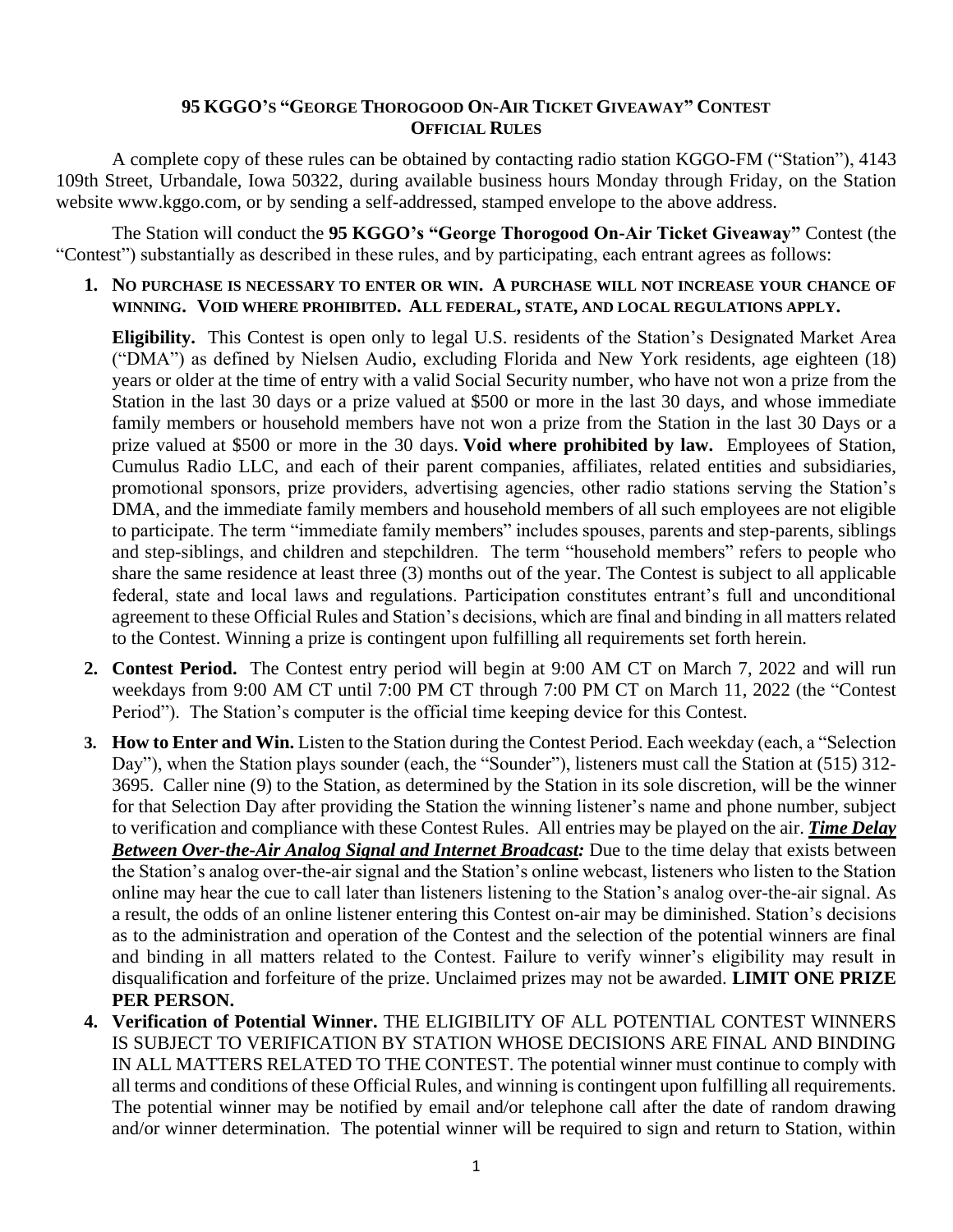three (3) days of the date notice is sent, an affidavit of eligibility and a liability/publicity release (except where prohibited) to claim the prize, if applicable. A winner who returns the affidavit of eligibility and liability/publicity release will be deemed to have accepted the contest prize and thereafter will not be permitted to rescind their acceptance of the prize and/or return the prize. If a potential winner cannot be contacted, fails to sign and return the affidavit of eligibility and/or the liability/publicity release within the required time period (if applicable), or if the prize or prize notification is returned as undeliverable, potential winner forfeits prize. In the event that the potential winner of a prize is disqualified for any reason, Station may award the applicable prize to an alternate winner by random drawing from among all remaining eligible entries. Unclaimed prizes may not be awarded.

**5. Prizes.** Five (5) prizes will be awarded in this Contest. Each winner will receive:

One (1) autographed George Thorogood CD and two (2) tickets to the George Thorogood concert event at Hoyt Sherman Place, 1501 Woodland Avenue, Des Moines, Iowa 50309 at 7:30 PM

The approximate retail value ("ARV") of each prize is Seventy-Two Dollars (**\$72).** 

**TOTAL ARV OF ALL CONTEST PRIZES IS: THREE HUNDRED SIXTY DOLLARS (\$360).**

## **For entry to the prize event(s), each event attendee may be required to show valid proof of vaccination against the COVID-19 virus and/or valid proof of a negative test for the COVID-19 virus within 72 hours (or such other time as the event organizers require) prior to the event(s).**

Winner is responsible for all taxes associated with prize receipt and/or use. Odds of winning a prize depend on a number of factors including the number of eligible entries received during the Contest Period and listeners participating at any given time.

There is no substitution, transfer, or cash equivalent for prizes, except that the Station may, in its sole discretion and to the extent permitted by law, substitute prizes of comparable value or cash. The prizes are expressly limited to the item(s) listed above and do not include taxes, gratuities or any other expenses. Any tickets and/or gift certificates/cards awarded as part of a prize will be subject to the terms and conditions set forth by the issuer and are valid only on the date(s) printed on the tickets or gift certificates/cards. Other restrictions may apply.

If any prize or a portion of any prize is postponed, cancelled, or otherwise unavailable due to disease, epidemic, pandemic, quarantine, any acts of government and/or any reason that is beyond the control of Station or any Sponsor, then no substitution shall be provided. Station and any Sponsors make no representation or warranty about the safety of any prize. By accepting and using a prize, each winner acknowledges and assumes all risks of accepting and using the prize, and any other risks associated with the prize.

**6. Entry Conditions and Release.** By entering, each entrant agrees to: (a) comply with and be bound by these Official Rules and the decisions of the Station, which are binding and final in all matters relating to this Contest; (b) release and hold harmless Station, Sponsor, Cumulus Media New Holdings Inc., and each of their affiliated companies, participating sponsors, the prize suppliers and any other organizations responsible for sponsoring, fulfilling, administering, advertising or promoting the Contest, and each of their respective past and present officers, directors, employees, agents and representatives (collectively, the "Released Parties") from and against any and all claims, expenses, and liability, including but not limited to negligence and damages of any kind to persons and property, including but not limited to invasion of privacy (under appropriation, intrusion, public disclosure of private facts, false light in the public eye or other legal theory), defamation, slander, libel, violation of right of publicity, infringement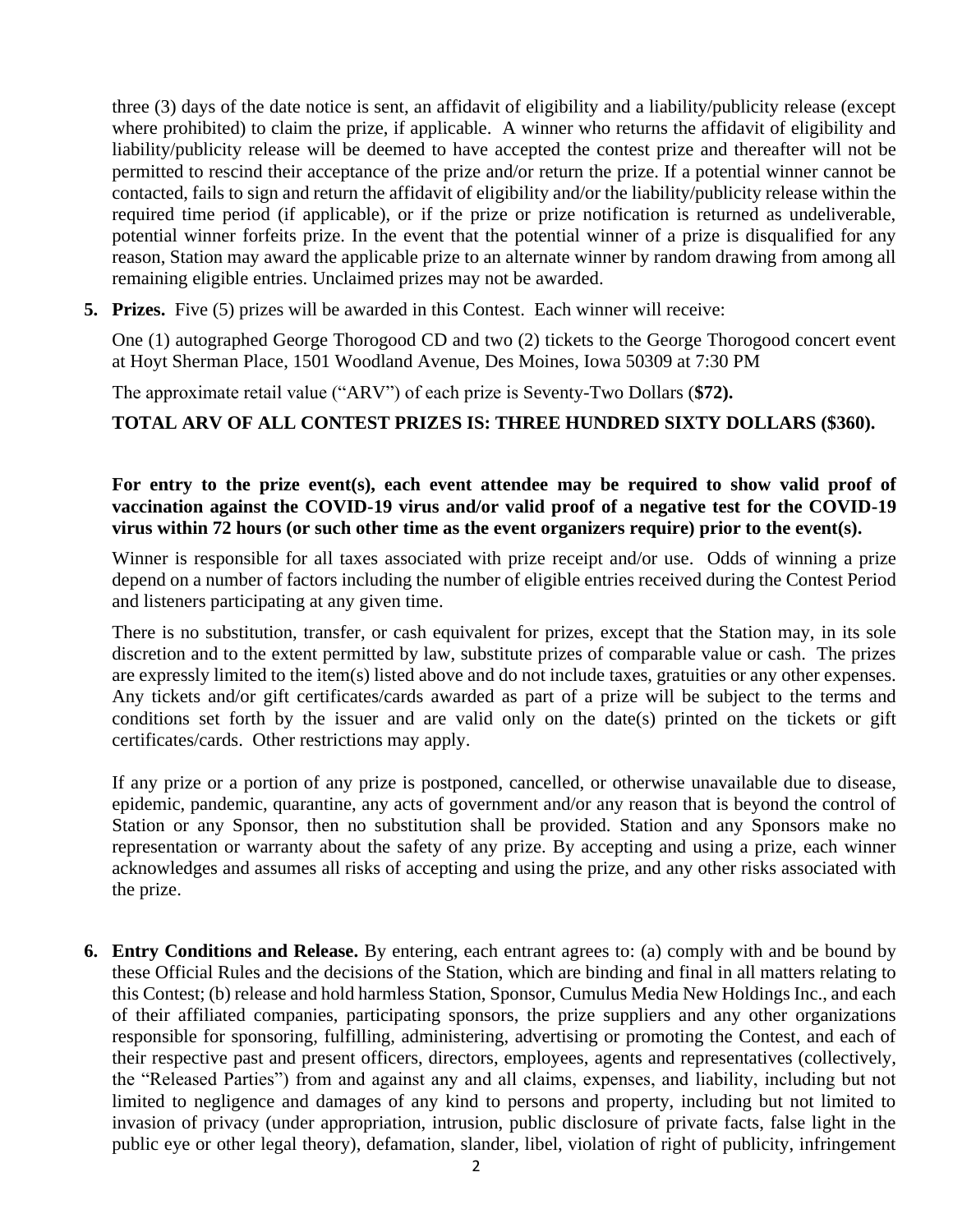of trademark, copyright or other intellectual property rights, property damage, or death or personal injury arising out of or relating to a entrant's entry, creation of an entry or submission of an entry, participation in the Contest, acceptance or use or misuse of prize (including any travel or activity related thereto) and/or the broadcast, exploitation or use of entry; and (c) indemnify, defend and hold harmless the Released Parties from and against any and all claims, expenses, and liabilities (including reasonable attorneys' fees) arising out of or relating to an entrant's participation in the Contest and/or entrant's acceptance, use, nonuse or misuse of the prize.

- **7. Publicity.** Participation in the Contest constitutes entrant's consent to use by the Station and its agent of entrant's name, likeness, photograph, voice, opinions, entry, and/or biographical information (including hometown and state) for promotional purposes in any media, worldwide, without further payment or consideration, unless otherwise prohibited by law.
- **8. Taxes.** All State, Local, Federal and/or other taxes, duties, tariffs, title fees, licensing fees, or other fees for prizes awarded become the sole responsibility of the winner. All those who win a prize or prizes valued \$600 or more in any given year will be issued an IRS Form 1099 to report their winnings.
- **9. General Conditions.** Station reserves the right to cancel, suspend and/or modify the Contest, or any part of it, if any fraud, technical failures or any other factor beyond Station's reasonable control impairs the integrity or proper functioning of the Contest, as determined by Station in its sole discretion. Station reserves the right in its sole discretion to disqualify any individual it finds to be tampering with the entry process or the operation of the Contest or to be acting in violation of these Official Rules or acting in an unsportsmanlike or disruptive manner. Any attempt by any person to deliberately undermine the legitimate operation of the Contest may be a violation of criminal and civil law, and, should such an attempt be made, Station reserves the right to seek damages from any such person to the fullest extent permitted by law. Station's failure to enforce any term of these Official Rules shall not constitute a waiver of that provision.
- **10. Limitations of Liability.** The Released Parties are not responsible for: (a) any incorrect or inaccurate information, whether caused by Station, Sponsor, entrants, printing errors or by any of the equipment or programming associated with or utilized in the Contest; (b) technical failures of any kind, including but not limited to malfunctions, interruptions, or disconnections in phone lines or network hardware or software; (c) unauthorized human intervention in any part of the entry process or the Contest; (d) technical or human error that may occur in the administration of the Contest or the processing of entries; or (e) any injury or damage to persons or property that may be caused, directly or indirectly, in whole or in part, from entrant's participation in the Contest or receipt or use, non-use or misuse of any prize. No more than the stated number of prizes will be awarded. In event that a production, technical, programming or other error causes more than stated number of prizes as set forth in these Official Rules to be claimed, Station reserves the right to award only the stated number of prizes by a random drawing among all legitimate, unawarded, eligible prize claims.
- **11. Disputes.** Entrant agrees that: (a) any and all disputes, claims and causes of action arising out of or connected with this Contest, or any prizes awarded, shall be resolved individually, without resort to any form of class action; (b) any and all disputes, claims and causes of action arising out of or connected with this Contest, or any prizes awarded, shall be resolved exclusively by the United States District Court or the appropriate state court located in the Station's listening area; (c) any and all claims, judgments and awards shall be limited to actual out-of-pocket costs incurred, including costs associated with entering this Contest, but in no event attorneys' fees; and (d) under no circumstances will entrant be permitted to obtain awards for, and entrant hereby waives all rights to claim punitive, incidental and consequential damages and any other damages, other than for actual out-of-pocket expenses, and any and all rights to have damages multiplied or otherwise increased. SOME JURISDICTIONS DO NOT ALLOW THE LIMITATIONS OR EXCLUSION OF LIABILITY FOR INCIDENTAL OR CONSEQUENTIAL DAMAGES, SO THE ABOVE MAY NOT APPLY TO YOU. All issues and questions concerning the